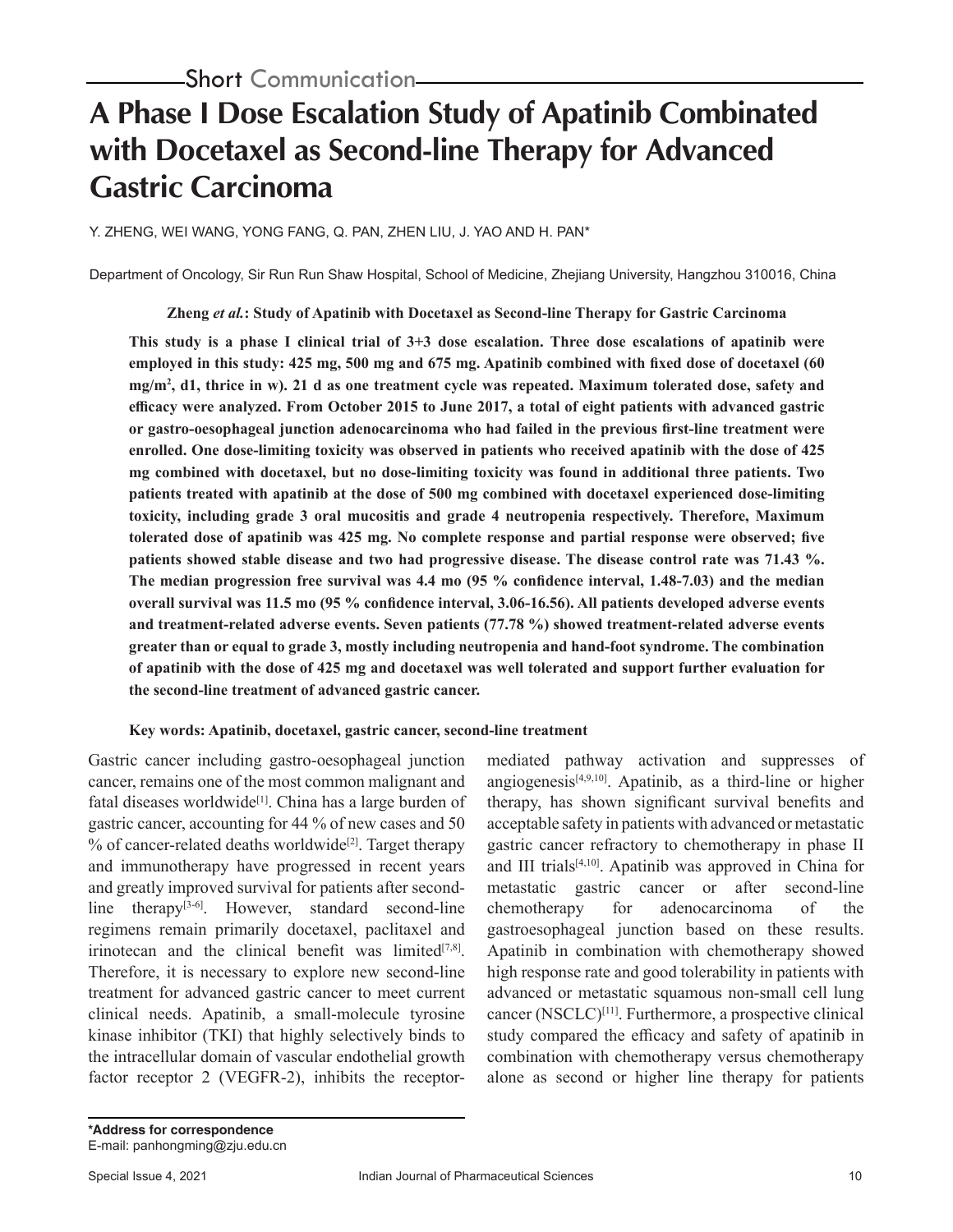advanced or metastatic gastric cancer. Combination therapy significantly improved progression-free survival (PFS) and disease control rate (DCR)<sup>[12]</sup>. Apatinib combined with chemotherapy also demonstrated improved survival benefit in two other studies<sup>[13,14]</sup>. However, phase 1 dose-escalation studies of apatinib combined with chemotherapy are lacking. In addition, combined chemotherapy regimens in these studies are heterogeneous including docetaxel, paclitaxel, irinotecan and fluorouracil. Therefore, we conducted a study to determine the maximum tolerated dose (MTD) and assess the safety and efficacy of apatinib in combination with docetaxel in the secondline treatment of advanced gastric cancer. Enrollment criteria included the following conditions: Aged  $\geq$ 18 y; signed informed consent; imaging diagnosis confirmed disease progression after first-line treatment (including 5-fluorouracil and platinum combined chemotherapy regimens); patient's life expectancy ≥16 w; Eastern Cooperative Oncology Group (ECOG) performance status score 0-1; adequate bone marrow hematopoietic function and liver and kidney function; at least one measurable lesion. Patients were excluded for the following conditions: receiving prior taxane therapy, including paclitaxel and paclitaxel; patients who have received VEGFR inhibitors, such as sorafenib and sunitinib; patients with hypertension who cannot be brought down to the normal range after treatment; abnormal coagulation function with bleeding tendency; patients with brain metastases. This study was a single center, phase I, open-label, 3+3 design,dose-escalation study. The primary objective was to determine the MTD of apatinib, and safety of apatinib combined with docetaxel in patients with advanced or metastatic gastric or gastro-oesophageal junction adenocarcinoma after failed the first-line chemotherapy. The secondary objectives were to evaluate efficacy of apatinib in combination with docetaxel in second-line therapy of patients with advanced gastric cancer. The study was conducted in accordance with the Declaration of Helsinki, the International Conference on Harmonization Guideline on Good Clinical Practice and applicable local regulatory requirements and laws. The protocol have been approved by the Ethics Committee at Shao Yifu Hospital Affiliated to Zhejiang University School of Medicine. And all participants provided written informed consent. Apatinib was administered at 425 mg, 500 mg, 675 mg and 750 mg orally once daily in combination with docetaxel  $60 \text{ mg/m}^2$  intravenously on day 1 every three w. Three patients were enrolled at dose of 425 mg. If none of three patients developed

dose-limiting toxicity (DLT), the dose was continuously increased. If one patient developed DLT, other three patients were enrolled at the same dose, and if none of the other three patients developed DLT, dose escalation continued. If more than two patients develop DLT at one dose, or if anyone of the three additional patients developed DLT, dose escalation stopped, and the previous level was defined as the MTD. All patients continued combination therapy until unacceptable toxicity, disease progression, protocol deviation, death or withdrawal of consent. Toxicity were graded according to the National Cancer Institute Common Terminology Criteria for Adverse Events version version 4.0. DLT was assessed in the first treatment cycle and was defined as grade 4 or more hematologic toxicity or grade 3 thrombocytopenia with bleeding or grade 3 or more non-hematologic toxicity excluding alopecia, nausea and vomiting. Tumor assessments were performed every 6 w according to RECIST (version 1.1). Efficacy endpoints include PFS, overall survival (OS), overall response rate (ORR) and DCR. Survival was followed up every 3 mo until disease progression, death, or receiving other anti-cancer treatment or loss of follow-up. Efficacy and safety analyses were performed on all patients who received at least one dose of the study drugs. Quantitative variables were analyzed by mean, standard deviation, median and interquartile range; qualitative variables were descriptive by number and percentage. PFS and OS were analyzed using the Kaplan-Meier method. Statistical analyses were performed using SPSS for Windows (version 21; IBM, Armonk, New York, USA). A total of eight patients with advanced gastric adenocarcinoma were enrolled in this study, with a median age of 53.5 y (range 27-64 y). Table 1 showed the baseline characteristics of eight eligible patients. Half of patients were male and others were female. All patients had gastric primary lesion with an ECOG performance status of 1 and were at clinical stage IV. Four patients experienced surgery while others did not. Four patients were previously treated with SOX, three with FOLFOX, and one with XELOX regimens, respectively (Table 1). The DLTs were observed day 1-21 at each dose level during the first clycle. Three patients were included at the first dose (425 mg), and one patient experienced DLT at this dose of apatinib due to grade 3 bilirubin elevation. Subsequently, additional three patients were treated at this dose, no DLT was occurred. Three patients were then enrolled at dose of 500 mg. Two patients developed grade 3 oral mucositis and grade 4 neutropenia. Therefore, the MTD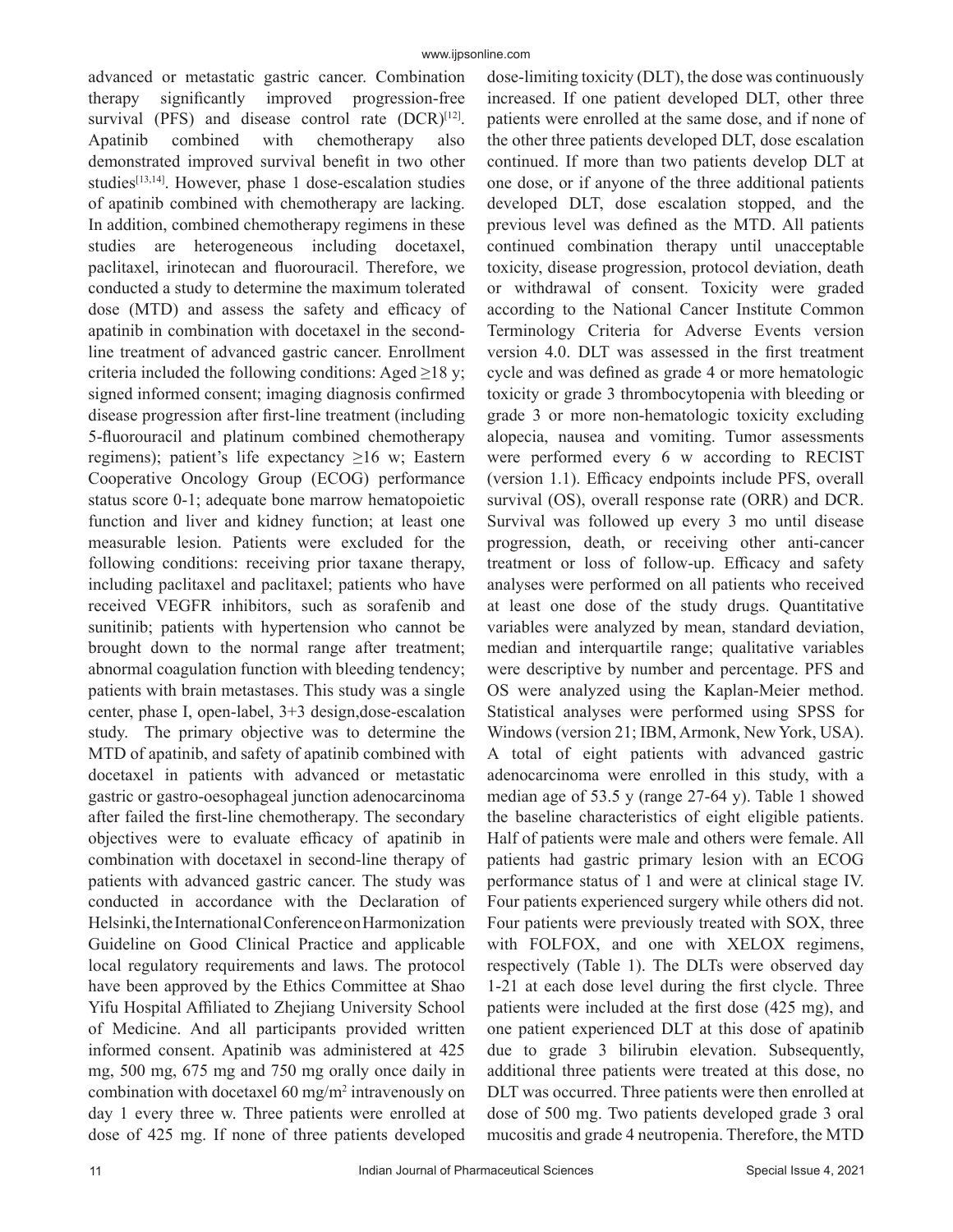Special Issue 4, 2021 **Indian Journal of Pharmaceutical Sciences** 12 and 12 and recommended dose was determined to be 425 mg/ day apatinib once daily combined with docetaxel. The median treatment duration was 73.5 d with interquartile range of 42-115.5 d. All patients had adverse events. More than 1/3 of the patients had neutropenia, leucopenia, upper gastrointestinal hemorrhage, anemia, oral mucositis, alopecia, hypertension, proteinuria, asthenia and hypoalbuminemia. Seven of eight (87.5 %) patients showed adverse events ≥grade 3. The most common more than grade 3 adverse events were neutropenia (25 %), hand-foot syndrome (HFS) (25 %) (Table 2). All patients experienced treatment-related AEs (TRAEs), of which six (75 %) patients had more than grade 3 TRAEs, mostly including neutropenia (25 %), HFS (25 %) (Table 3). There were no treatmentrelated deaths in this study. Seven of eight patients had efficacy evaluation. None of patients showed complete response (CR) and partial response (PR) with ORR of 0 %. Five patients had stable disease (SD), two patients had disease progression (PD) and DCR was 71.43 % (Table 4). The median PFS was 4.4 mo (95 % confidence interval (CI), 1.48-7.03) and the mdian OS was 11.5 mo (95 % CI, 3.06-16.56) (fig. 1). This is the first phase I study that evaluated the safety and tolerability of apatinib combined with docetaxel in advanced gastric cancer after failing the first-line treatment. Docetaxel has been applied as both the first-line and second-line treatment for advanced gastric cancer<sup>[15,16]</sup>. Additionally, apatinib has been approved for patients with advanced gastric cancer as third-line or more-line treatment<sup>[4,10]</sup>. However, tolerability and efficacy of apatinib in combination with docetaxel and first-rank dose for the patients with advanced gastric cancer remains to be established. Accordingly, this study centred around detecting the MTD of apatinib plus docetaxel in advanced gastric cancer. In this study, the MTD was determined as 425 mg/day apatinib plus 60 mg/m<sup>2</sup> docetaxel and the recommended dose for further phase II study. Though we observd a lower apatinib dose of 425 mg for advanced gastric cancer patients than the recommended dose of 850 mg in the phase III trial<sup>[4]</sup>, the patients showed a limit survival benefit with acceptable toxicity. Furthermore, apatinib with a low dose of 425 mg definitely gave rise to less adverse events than those in the recommeded dose of 850 mg<sup>[4]</sup>. For now, the MTD of apatinib have been validated in this combination regimen. Whereas, the most suitable dose of apatinib plus docetaxel for advanced gastric cancer patients should be further identified. Safety analysis found that the most common adverse events at high grade from apatinib combined with docetaxel were neutropenia, hypertension, anemia, oral mucositis,

upper gastrointestinal bleeding, which were consistent with the data of phase III trial<sup>[4]</sup> and there were novel adverse events different from prior reports. Therefore, the toxicity of apatinib was governable and sufferable and could be handled by the interruption timely. In reality, apatinib or docetaxel alone had been reported the known toxicites such as hypertension and neutropenia, respectively. Therefore, apatinib combined with docetaxel could not result in the haematologic toxicity increase compared with either drug alone. Altogether, this phase I study demonstrated that apatinib combined with docetaxel showed acceptable toxicity in patients with advanced gastric cancer. However, a phase II is required to further delinate the real toxicity of the combination therapy with apatinib and docetaxel. The efficacy was not the primary end point of this study, but our data showed that apatinib combined docetaxel improved the median PFS to 4.4 mo and the median OS to 11.5 mo as a second-line therapy, which was different from the previous data on chemotheapy and antiangionenic target therapy. Paclitaxel and irinotecan achieved a median PFS of 2.2-3.6 mo and a median OS of 5.8-9.5 mo as second-line therapy in patients with advanced gastric cancer<sup>[8,17]</sup>. Ramucirumab monotherapy showed a median OS of 5.2 mo and combination with paclitaxel achieved a mdian OS of 9.6 mo in patients with advanced gastric cancer $[3,18]$ . Apatinib combined docetaxel demonstrated strong antitumor activity preliminarily. Although the combination of apatinib and docetaxel is working at the recommended phase I dose established in this study, it is unclear the optimal dose and real efficacy according to the phase I trial. A more large scale study with multiple centers would be more convincing. In conclusion, the outcome of this study demonstrated that the MTD and recommended dose of apatinib for phase II study was defined as 425 mg. The patients administrated apatinib at the dose of 425 mg combined with docetaxel at 60 mg/m2 showed tolerated toxicities and similar effectiveness to previous standard second-line therapy. The combination treatment with apatinib and docetaxel may prove to be an effective therapy for patients with advanced gastric cancer.



**Fig. 1: (A) Kaplan-Meier analysis of progression-free survival and (B) overall survival**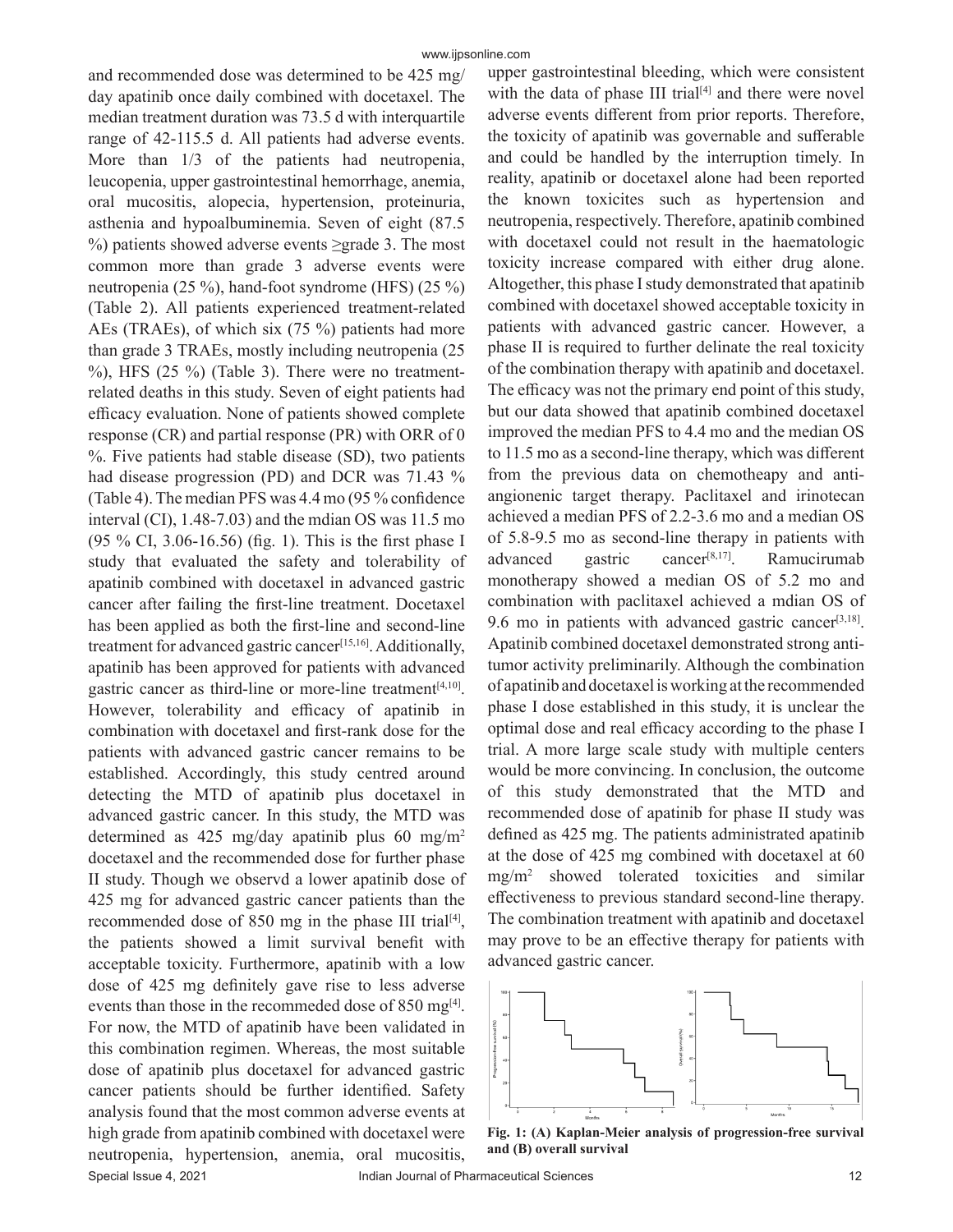#### www.ijpsonline.com

# **TABLE 1: THE BASELINE OF PATIENTS**

| <b>Characteristics</b>                          | Value        |
|-------------------------------------------------|--------------|
| Age $(y)$                                       |              |
| Midian, (range)                                 | 53.5 (27-64) |
| Sex                                             |              |
| Female, n (%)                                   | 4(50)        |
| Male, n (%)                                     | 4 (50)       |
| ECOG performance status, n<br>(%)               |              |
| I                                               | 8(100)       |
| Stage, $n$ $(\%)$                               |              |
| IV                                              | 8 (100)      |
| Histologic grade, n (%)                         |              |
| Moderately differentiated                       | 2(25)        |
| Poorly differentiated                           | 3(37.5)      |
| Unknown                                         | 3(37.5)      |
| Primary lesion, n (%)                           |              |
| Gastric                                         | 8(100)       |
| Previous surgery for gastric<br>cancer, $n$ $%$ |              |
| Yes                                             | 4 (50)       |
| No                                              | 4 (50)       |
| Previous chemotherapy, n (%)                    |              |
| SOX                                             | 4 (25)       |
| <b>FOLFOX</b>                                   | 3(37.5)      |
| <b>XELOX</b>                                    | 1(12.5)      |

### **TABLE 2: ADVERSE EVENTS (AEs)**

| <b>AEs</b>                              | All grades, n (%) | Grade $\geq 3$ , n $(\%)$ |
|-----------------------------------------|-------------------|---------------------------|
| Neutropenia                             | 6(75)             | 2(25)                     |
| Leukopenia                              | 6(75)             | 0(0)                      |
| Upper<br>gastrointestinal<br>hemorrhage | 5(62.5)           | 1(12.5)                   |
| Anemia                                  | 5(62.5)           | 1(12.5)                   |
| Oral mucositis                          | 4 (50)            | 1(12.5)                   |
| Alopecia                                | 4 (50)            | 0                         |
| Hypertension                            | 3(37.5)           | 1(12.5)                   |
| Proteinuria                             | 3(37.5)           | 0                         |
| Asthenia                                | 3(37.5)           | 0                         |
| Hypoalbuminemia                         | 3(37.5)           | 0                         |
| Abdominal pain                          | 2(25)             | 0                         |
| <b>Dizziness</b>                        | 2(25)             | 0                         |
| abdominal<br>distention                 | 2(25)             | 0                         |
| <b>Diabetes</b>                         | 2 (25)            | 0                         |
| Hand-foot<br>syndrome                   | 2(25)             | 2(25)                     |

| Elevated AST       | 2(25) |         |
|--------------------|-------|---------|
| Thrombocytopenia   | 2(25) | 0       |
| Diarrhea           | 2(25) | 1(12.5) |
| Maculopapular rash | 2(25) |         |
|                    |       |         |

### Note: Adverse events with incidence >20 % of patients **TABLE 3: TREATMENT-RELATED ADVERSE EVENTS (TRAEs)**

| <b>TRAEs</b>          | All grades, n (%) | Grade $\geq$ 3, n (%) |
|-----------------------|-------------------|-----------------------|
| Neutropenia           | 6(75)             | 2(25)                 |
| Leukopenia            | 6(75)             | 0                     |
| Alopecia              | 4(50)             | 0                     |
| Oral mucositis        | 4 (50)            | 1(12.5)               |
| Proteinuria           | 3(37.5)           | 0                     |
| Anemia                | 3(37.5)           | 1 (12.5)              |
| Hypertension          | 3(37.5)           | 1(12.5)               |
| <b>Dizziness</b>      | 2(25)             | 0                     |
| Hand-foot<br>syndrome | 2(25)             | 2(25)                 |
| Diarrhea              | 2(25)             | 1 (12.5)              |
| <b>Elevated AST</b>   | 2(25)             | 0                     |
| Maculopapular rash    | 2(25)             | 0                     |
| Weakness              | 2(25)             | 0                     |
| Thrombocytopenia      | 2(25)             | 0                     |

Note: TRAEs with incidence >20 % of patients

### **TABLE 4: EFFICACY**

|            | Number (n=7) | Percentage of<br>patients (%) |
|------------|--------------|-------------------------------|
| CR         | 0            |                               |
| PR         | 0            | O                             |
| SD         | 5            | 71.43                         |
| PD         | 2            | 28.57                         |
| <b>ORR</b> | 0            | O                             |
| <b>DCR</b> | 5            | 71.43                         |

#### **Acknowledgement:**

The work was supported by National Natural Science Foundation of China (No.81803070) and Zhejiang Provincial Natural Science Foundation of China under Grant (No. LSY19H160006).The ClinicalTrials.gov Identifier Number: NCT03071042.

# **Authors' contributions:**

Yu Zheng and Wei Wang had contributed equally to this work.

# **Conflict of interests:**

The authors declared no conflicts of interest.